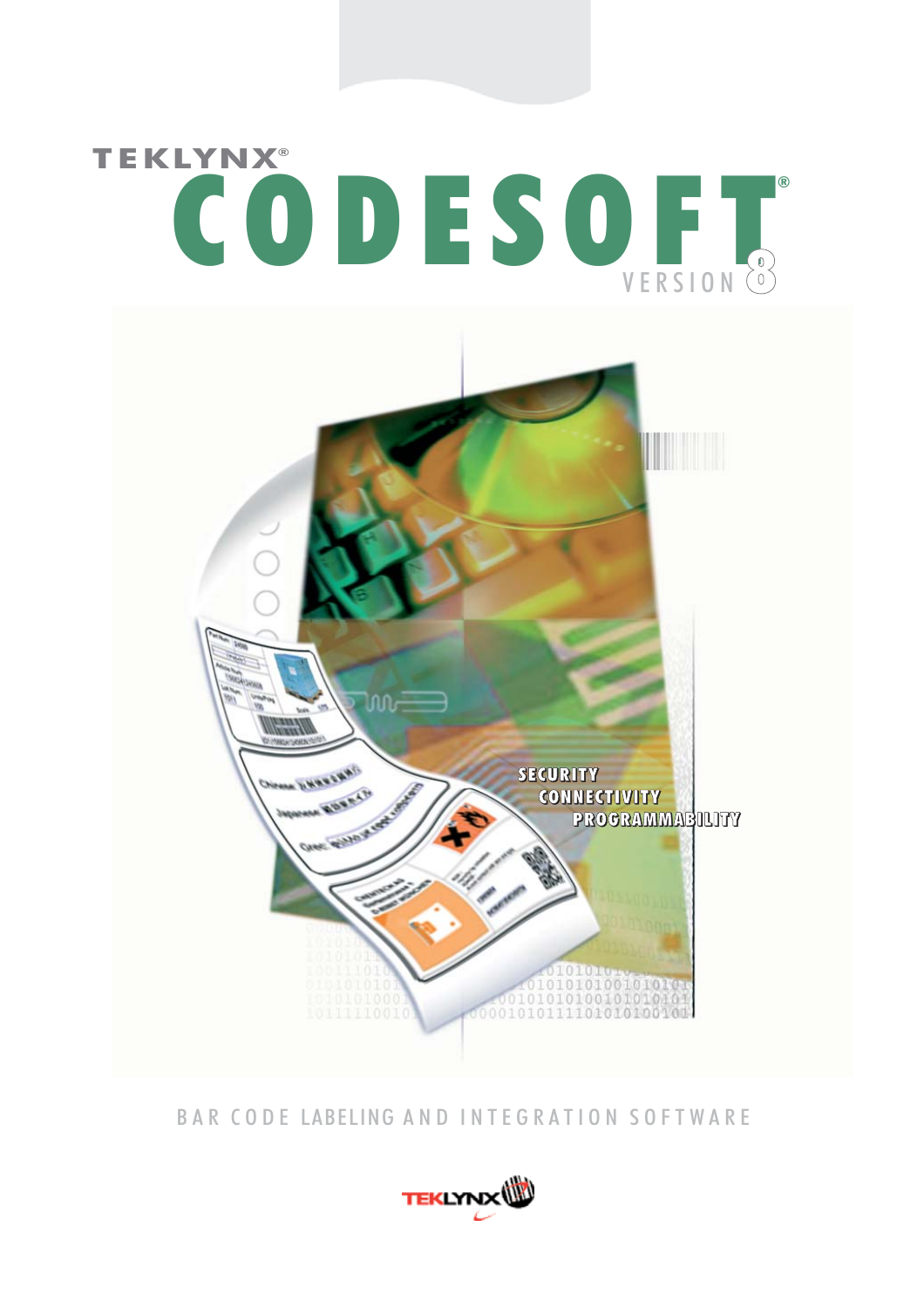

# Bar code technology

has been behind the scenes in industries like Healthcare, Automotive and Manufacturing for decades, and CODESOFT bar code labeling and integration software has been leading the way with a full complement of advanced features that offer an enhanced level of data connectivity, security and interoperability.

#### **ATAFIR**

111111

With CODESOFT 8, you can easily integrate bar code printing into your business environment, dramatically enhancing both efficiency and control. Whether your priority is managing assets and resources, controlling distribution channels and stock levels, tracking documents, or managing data records, CODESOFT 8 provides a powerful solution for your organization's most advanced labeling projects.

Different uses demand different bar code symbologies like Data Matrix in the Automotive industry, or UPC/EAN in the Retail industry. Whatever your business may be, you will benefit from CODESOFT 8 and its ability to meet your specific application requirements— today and in the future.

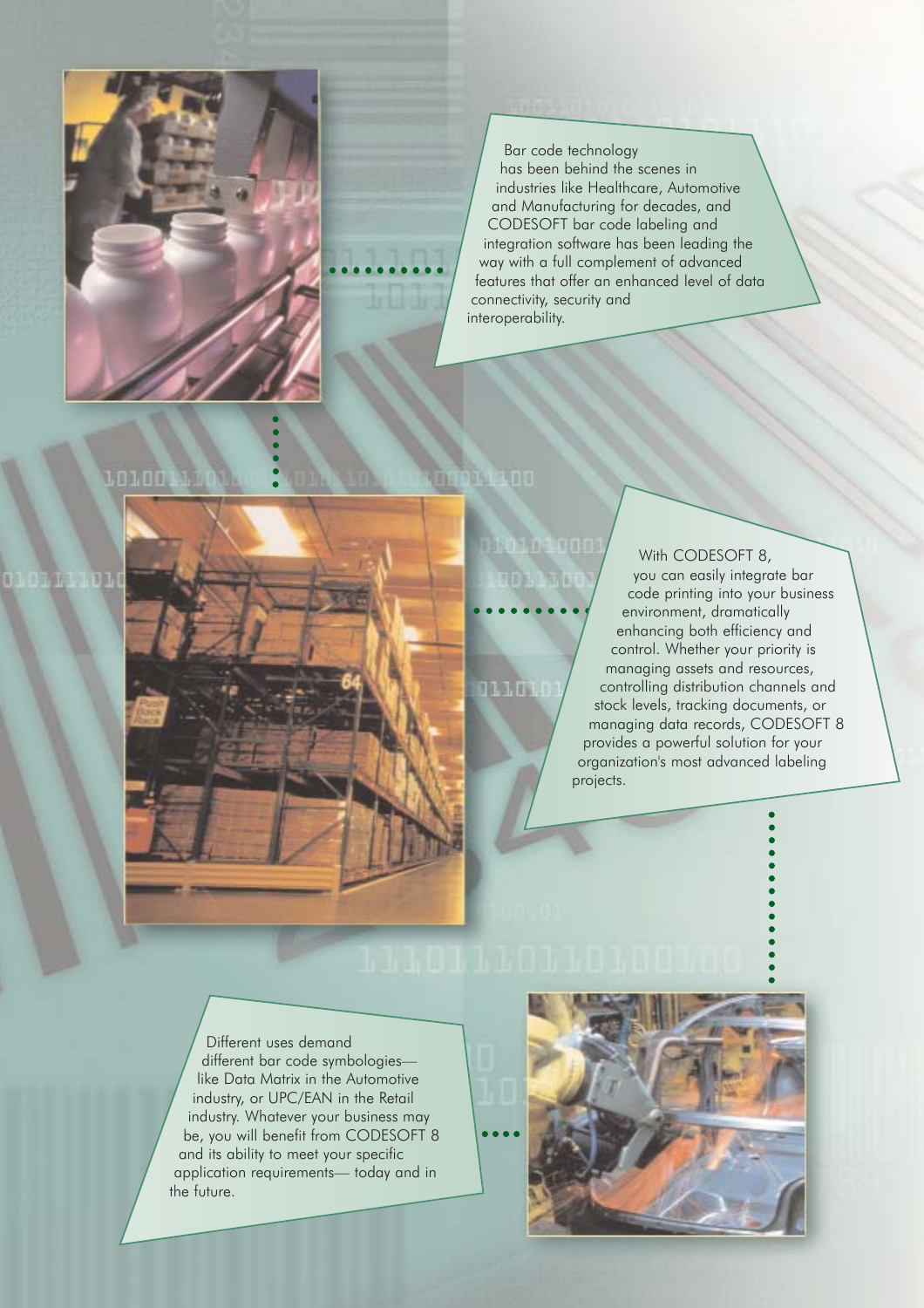# CODESOFT 8 — Data Connectivity, Security, Interoperability for Enterprise-wide Printing



#### The Power to Connect to the Information Technology World

Globalization and customization are key words in our modern business environment, so data integration has to be as flexible and open as possible. Data in multiple languages arrives from everywhere - it may start out as a Microsoft® Word file, a Lotus® spreadsheet, or a database on a host computer. Now with CODESOFT 8's powerful data management capabilities, the data-to-label operation is easily accomplished.

CODESOFT 8 is the perfect label design software to connect thermal printers to mainframes through any enterprise network. It allows the integration of data, whatever the data source. This connectivity can be achieved through specifically developed links to the most popular enterprise software packages on the marketplace, or through middleware solutions (SENTINEL Data Exchange Server) specifically designed for CODESOFT software.



#### The Power of Enhanced Enterprise Features

CODESOFT label design software gives you the power to design and print labels with ease and flexibility. Whether you need to print text, bar codes or graphic images, fixed or from databases, you now have an enhanced level of connection, administration security, and programming capability. It supports TrueType fonts, bar codes from 41 standards, bi-dimensional codes from 9 symbologies and the ability to print to over 1000 thermal/thermal transfer printers, or any Windows® printer.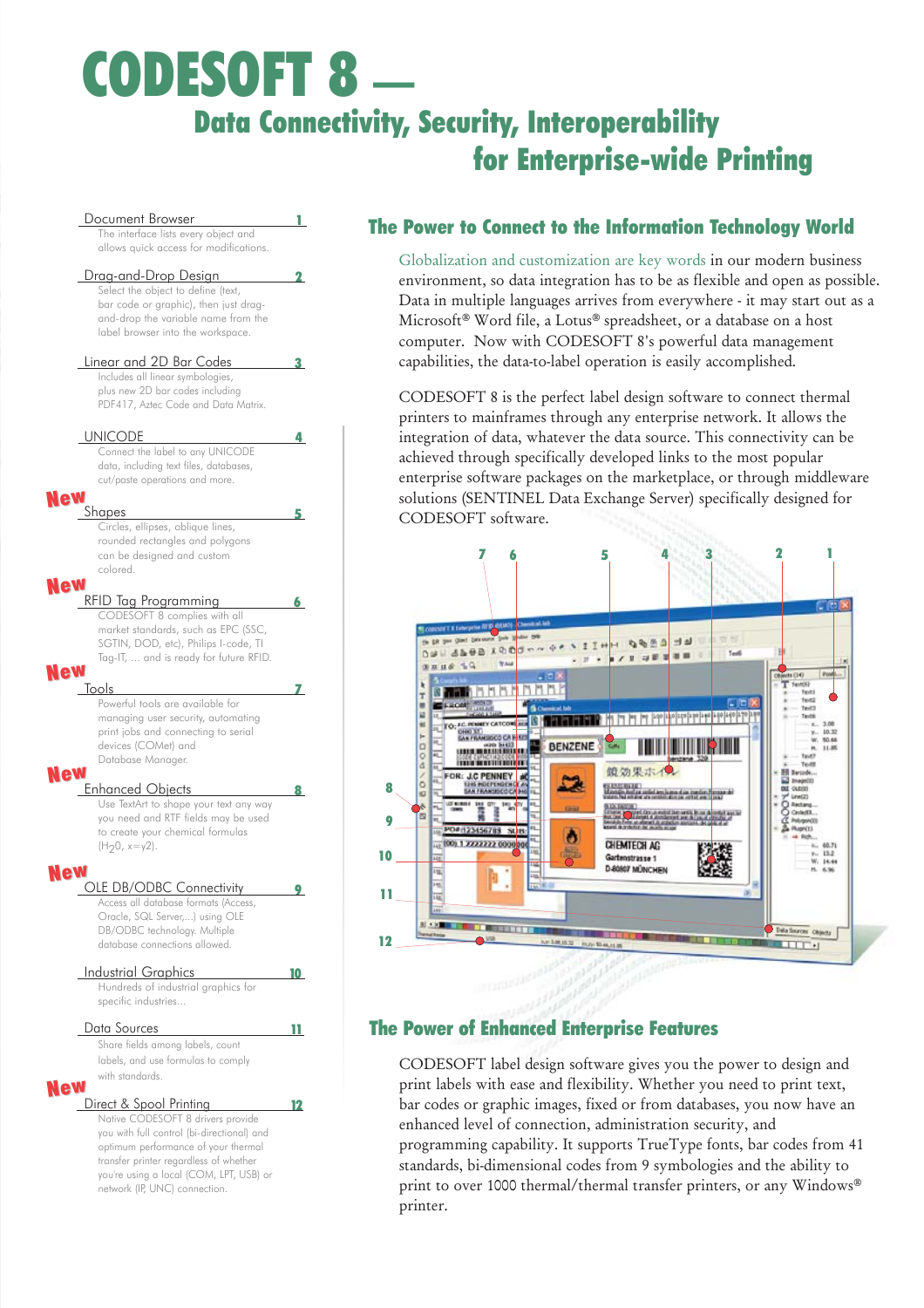#### Advanced Label Design

- Multiple Document Interface (MDI) displays several labels at the same time, giving you the ability to work on several files simultaneously and easily copy and paste objects between labels.
- Document Browser, which can be displayed or not, permits one tab to list the different objects incorporated into the labels and to easily access each one of them. On an alternate tab, the data sources allow you to control the link between the objects and the sources.
- Lock/Unlock Objects allows you to authorize or restrict access to certain functions or properties of an object.
- New Preview feature allows you to view graphics and labels before opening the file or check the label before printing.
- New Advanced Text Capabilities like Rich Text formatting, auto sizing, on-screen editing, multiple sources in a paragraph and more.
	- Compliance Label Samples are templates that provide a guide for quick and easy label design.

#### Linear and 2D Bar Codes

- UCC/EAN 128 Assistant helps the user create UCC/EAN 128 bar codes in accordance with international standards.
- Support of all major 2D bar code: Data Matrix, Aztec, RSS, Code 16, QR Code, PDF 417 and MicroPDF 417, MaxiCode.
- Support of all major linear bar code: Code 39, UPC/EAN standards, EAN 128, Code 93 and more.

#### Database Connectivity/Data Processing

- UNICODE support makes the software fully compatible with UNICODE Databases and files.
- Supports OLE DB technology as well as ODBC and native ASCII files.
- New Multiple Data Connections allow you to have multiple databases connected to a label.
- Flexible Data Source Options allow you to store values in files and share them among labels, accumulate values, store pre-defined lists and more.
- New Database Manager offers a simplified and powerful interface that makes database connectivity and label printing through a database easy.



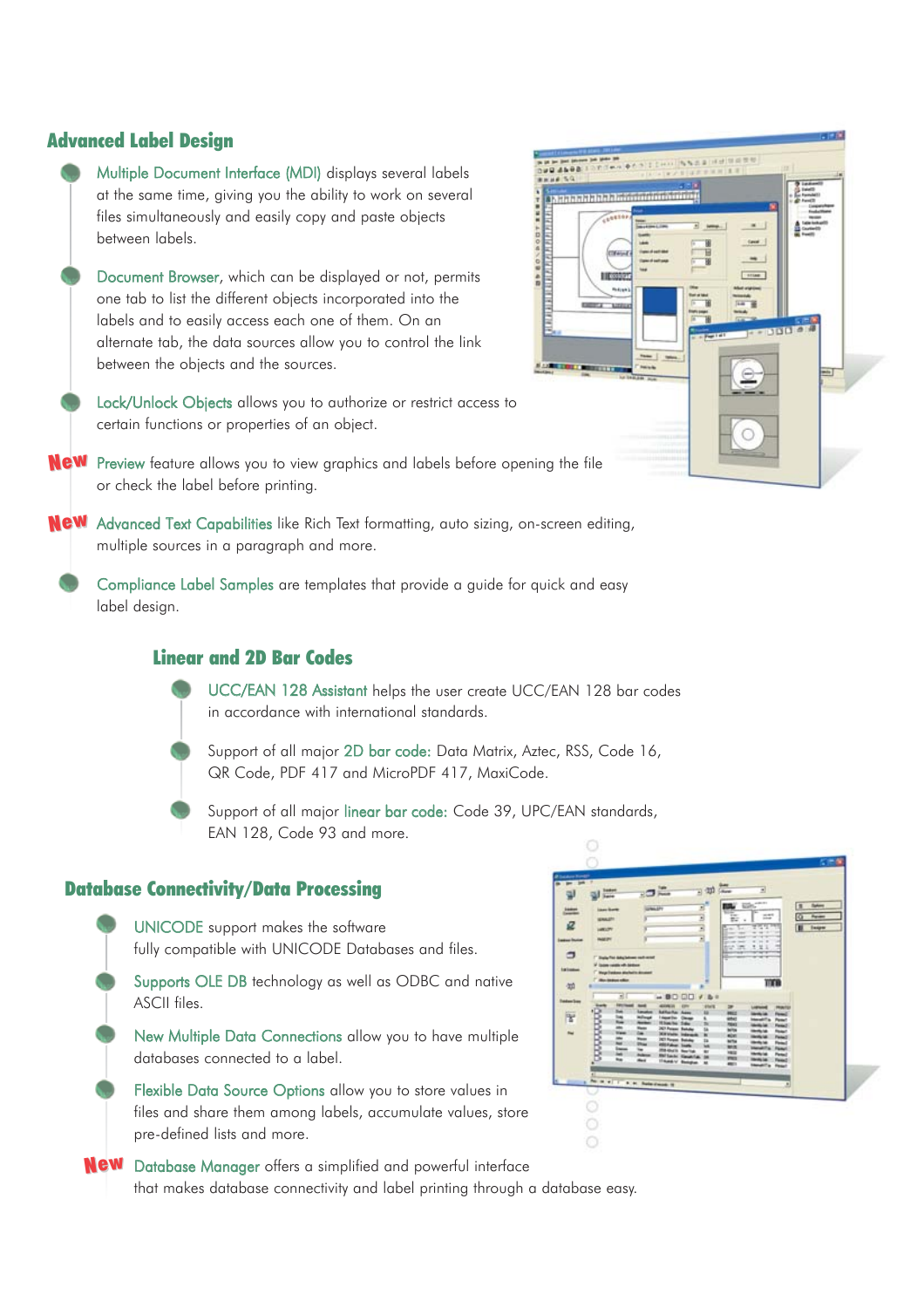#### **Interoperability**

User Manager gives the administrator the ability to define each user's access rights for label modifications, printing capabilities, database access, interface customization and general use of the software.

Job Modifier allows you to alter printer code on the fly.

Font Downloader downloads nonresident Windows fonts directly to thermal printers so they appear as printer resident fonts, improving printer speed and output capacity.

Code Converter makes it possible to import files from any application in most printer languages, and print to any bar code printer.

New ActiveX Basic/ActiveX Automation version 2 interface (Microsoft® COM compliant) allows developers to create and print labels dynamically from their own application by programming through Visual.Net, Windows Scripting, Visual Basic, Visual C, Delphi and many other languages.



### Powerful Add-ons

POF Manager allows you to create and modify printer object files through a user-friendly interface.

Command File Interpreter (CFI) is a utility for printing labels automatically.

TEKLYNX PRINTPAD 6000 Reloaded printing terminals allow you to download labels and data from any PC to produce sophisticated bar code labels.

New Form Designer & Form Viewer are powerful design tools that allow you to create custom applications. These add-ons are available with CODESOFT Enterprise and Runtime (print-only) versions.

# The Most Output Options

WITH AN INTUITIVE INTERFACE, CODESOFT IS SIMPLY PERFECT.



When it comes to maximizing your printer's performance, CODESOFT 8 provides an unmatched level of control. CODESOFT 8 allows you to take advantage of your printer's capabilities to print large runs of labels in a very short time. With its intuitive interface, operators can easily specify printer options including print speed, cut settings and more.

Only TEKLYNX CODESOFT label design software supports over 1000 thermal/thermal transfer printers including Allen, Avery, Cab, Datamax, Etipack, Imaje, Intermec, Markem, Novexx, Paxar, Printronix, Sato, Toshiba TEC, Zebra, ... as well as any Windows-based printer.

With CODESOFT 8 software you also have the ability to design RFID Labels through a user-friendly interface. CODESOFT gives you the ability to print and program Radio Frequency Labels simultaneously.